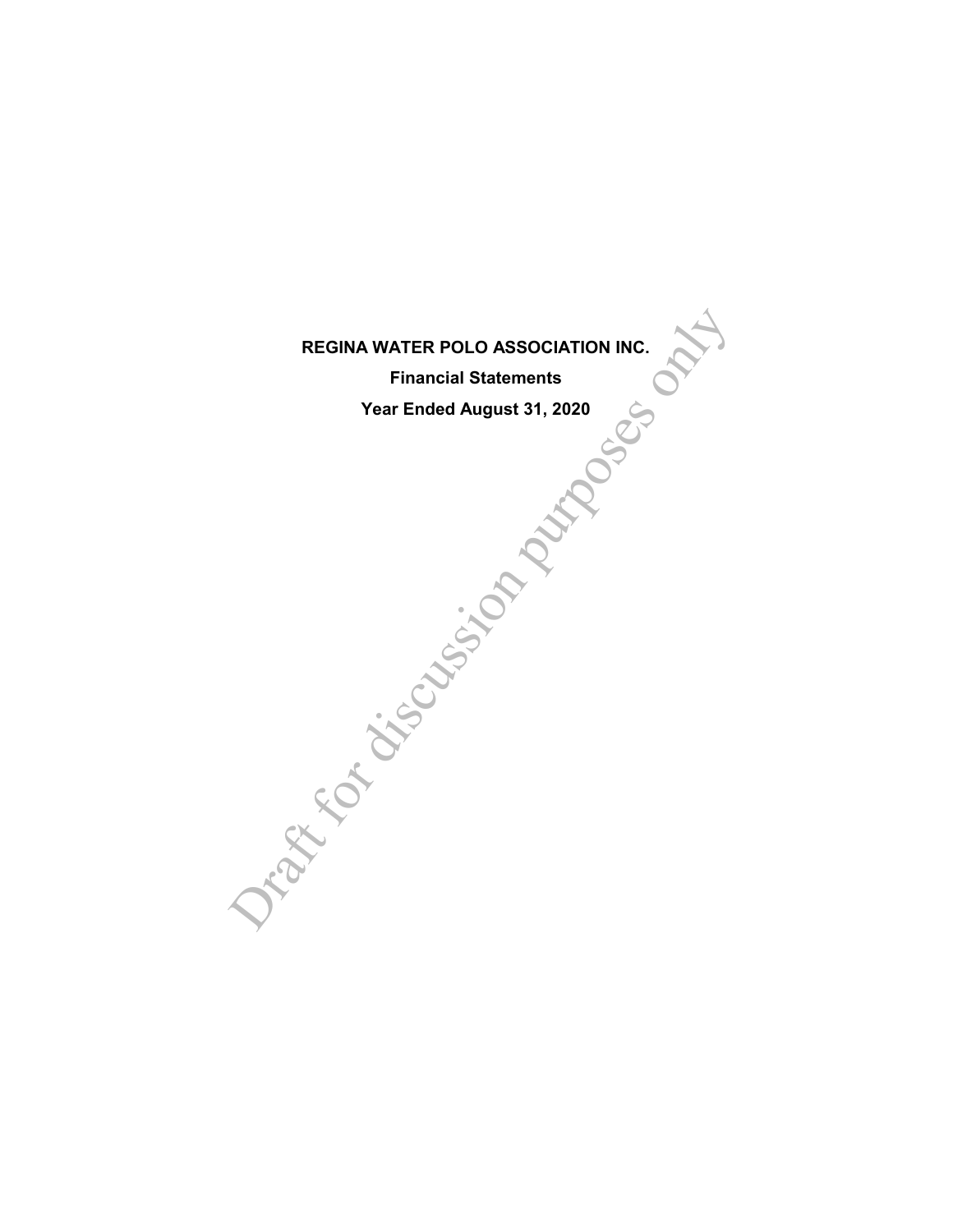## **REGINA WATER POLO ASSOCIATION INC. Index to Financial Statements Year Ended August 31, 2020**

AUDITOR'S REPORT<br>TEMENTS<br>Cinancial Position<br>Revenues and Expenditures<br>Changes in Net Assets<br>Cial Statements<br>Cial Statements<br>Cial Statements Page INDEPENDENT AUDITOR'S REPORT AND ALL AND A REPORT AND A REPORT AND A REPORT AND A REPORT OF A REPORT OF A REPORT FINANCIAL STATEMENTS Statement of Financial Position 3 Statement of Revenues and Expenditures 4 and  $\sim$  4 and 4 and 4 and 4 and 4 and 4 and 4 and 4 and 4 and 4 and 4 and 4 and 4 and 4 and 4 and 4 and 4 and 4 and 4 and 4 and 4 and 4 and 4 and 4 and 4 and 4 and 4 and 4 and 4 an Statement of Changes in Net Assets 5 and 3 and 3 and 3 and 3 and 3 and 3 and 3 and 3 and 3 and 3 and 3 and 3 and 3 and 3 and 3 and 3 and 3 and 3 and 3 and 3 and 3 and 3 and 3 and 3 and 3 and 3 and 3 and 3 and 3 and 3 and 3 Statement of Cash Flows 6 Notes to Financial Statements 7 - 8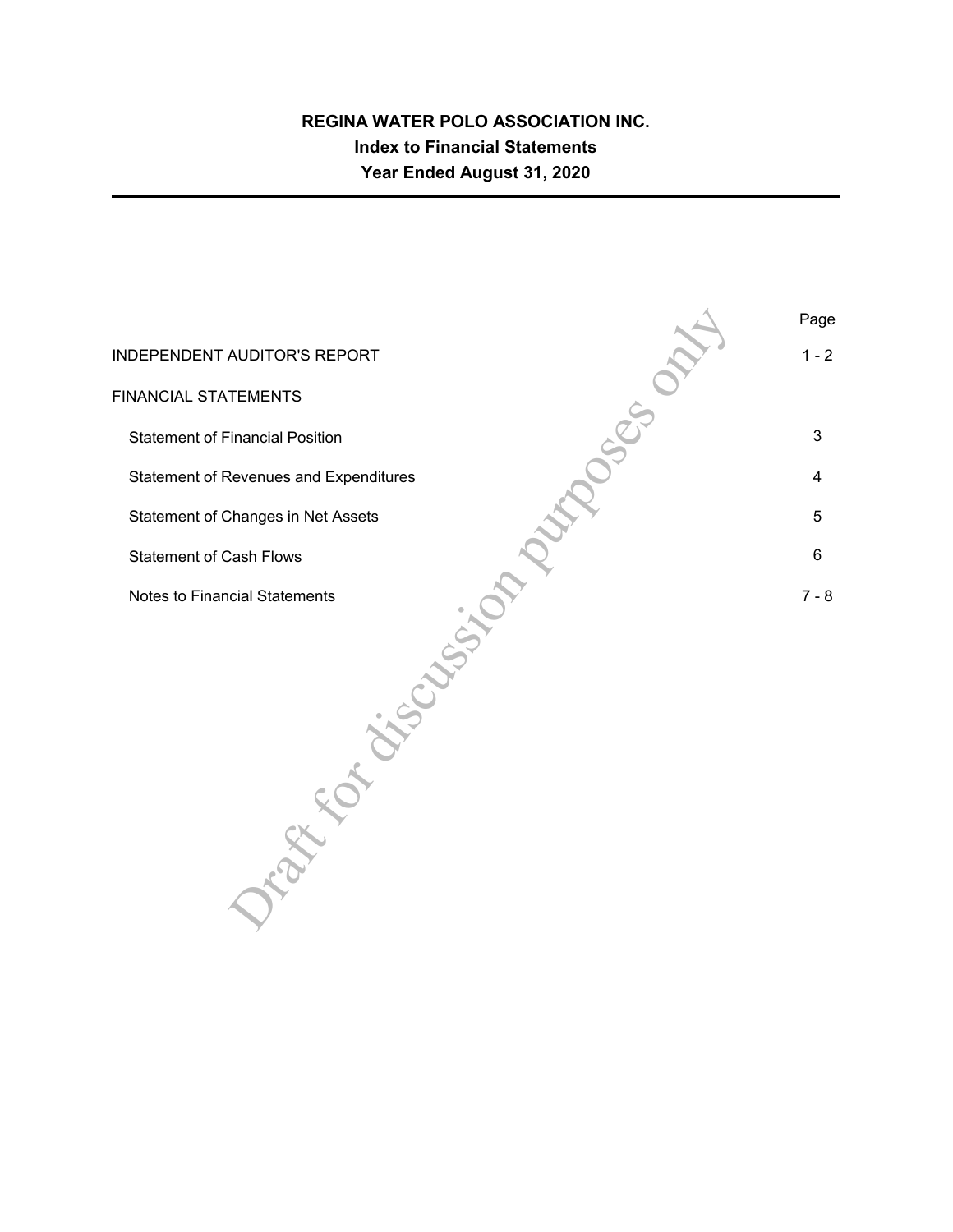## **INDEPENDENT AUDITOR'S REPORT**

To the Members of Regina Water Polo Association Inc.

#### *Qualified Opinion*

We have audited the financial statements of Regina Water Polo Association Inc. (the Organization), which comprise the statement of financial position as at August 31, 2020, and the statements of revenues and expenditures, changes in net assets and cash flows for the year then ended, and notes to the financial statements, including a summary of significant accounting policies.

In our opinion, except for the possible effects of the matter described in the *Basis for Qualified Opinion* section of our report, the accompanying financial statements present fairly, in all material respects, the financial position of the Organization as at August 31, 2020, and the results of its operations and cash flows for the year then ended in accordance with Canadian accounting standards for not-for-profit organizations (ASNPO).

#### *Basis for Qualified Opinion*

of Regina Water Polo Association Inc.<br>
The financial statements of Regina Water Polo Association Inc. (the Organ<br>
tement of financial position as at August 31, 2020, and the statements of<br>
anges in net assets and cash flow In common with many not-for-profit organizations, the Organization derives revenue from fundraising activities the completeness of which is not susceptible to satisfactory audit verification. Accordingly, verification of these revenues was limited to the amounts recorded in the records of the Organization Therefore, we were not able to determine whether any adjustments might be necessary to fundraising revenue, excess of revenues over expenses, and cash flows from operations for the year ended August 31, 2020, current assets and net assets as at August 31, 2020. Our audit opinion on the financial statements for the year ended August 31, 2019 was modified accordingly because of the possible effects of this limitation of scope.

We conducted our audit in accordance with Canadian generally accepted auditing standards. Our responsibilities under those standards are further described in the *Auditor's Responsibilities for the Audit of the Financial Statements* section of our report. We are independent of the Organization in accordance with ethical requirements that are relevant to our audit of the financial statements in Canada, and we have fulfilled our other ethical responsibilities in accordance with these requirements. We believe that the audit evidence we have obtained is sufficient and appropriate to provide a basis for our qualified audit opinion.

#### *Responsibilities of Management and Those Charged with Governance for the Financial Statements*

Management is responsible for the preparation and fair presentation of the financial statements in accordance with ASNPO, and for such internal control as management determines is necessary to enable the preparation of financial statements that are free from material misstatement, whether due to fraud or error.

In preparing the financial statements, management is responsible for assessing the Organization's ability to continue as a going concern, disclosing, as applicable, matters related to going concern and using the going concern basis of accounting unless management either intends to liquidate the Organization or to cease operations, or has no realistic alternative but to do so.

Those charged with governance are responsible for overseeing the Organization's financial reporting process.

*(continues)*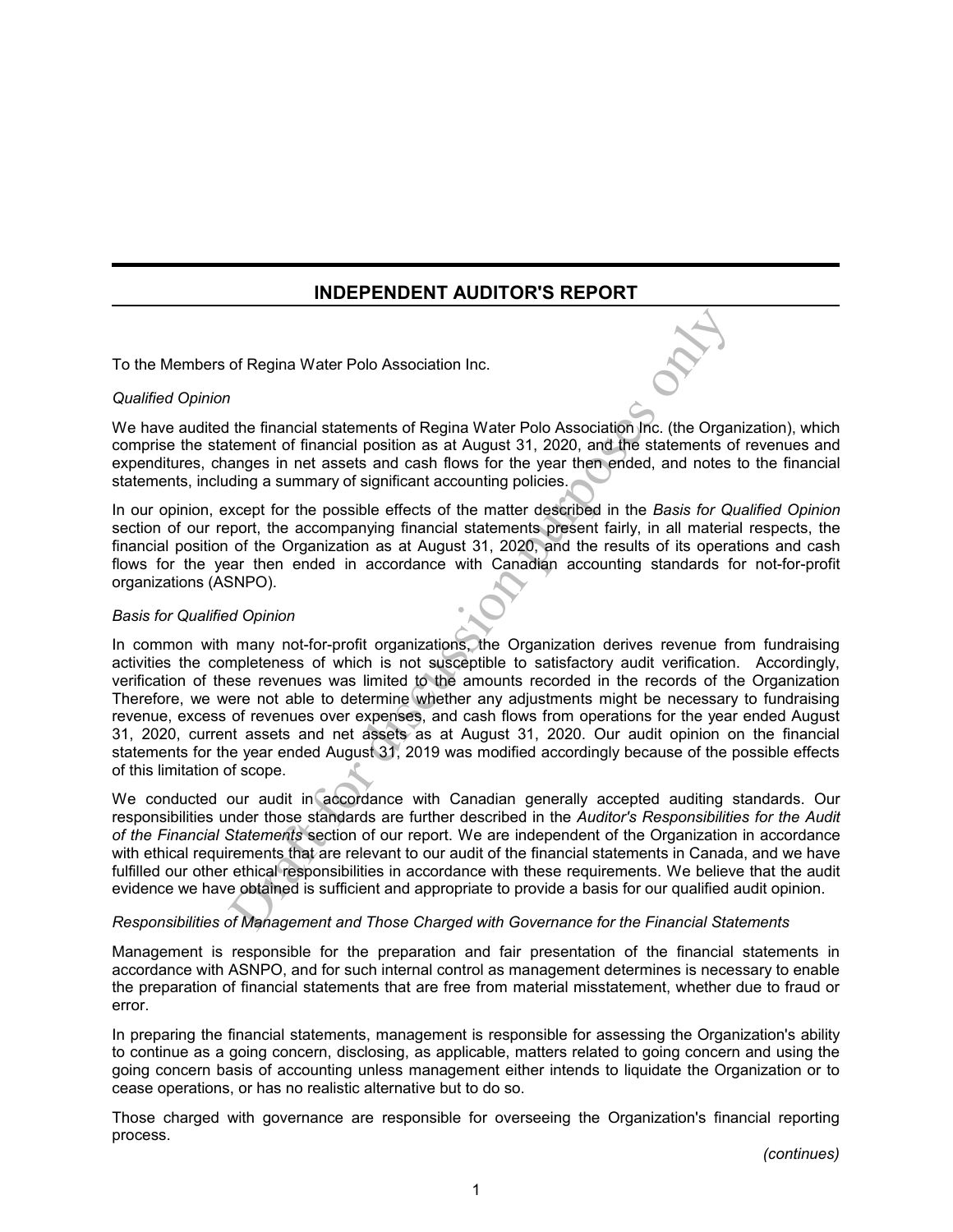Independent Auditor's Report to the Members of Regina Water Polo Association Inc. *(continued)*

#### *Auditor's Responsibilities for the Audit of the Financial Statements*

Our objectives are to obtain reasonable assurance about whether the financial statements as a whole are free from material misstatement, whether due to fraud or error, and to issue an auditor's report that includes our opinion. Reasonable assurance is a high level of assurance, but is not a guarantee that an audit conducted in accordance with Canadian generally accepted auditing standards will always detect a material misstatement when it exists. Misstatements can arise from fraud or error and are considered material if, individually or in the aggregate, they could reasonably be expected to influence the economic decisions of users taken on the basis of these financial statements.

As part of an audit in accordance with Canadian generally accepted auditing standards, we exercise professional judgment and maintain professional skepticism throughout the audit. We also:

- Identify and assess the risks of material misstatement of the financial statements, whether due to fraud or error, design and perform audit procedures responsive to those risks, and obtain audit evidence that is sufficient and appropriate to provide a basis for our opinion. The risk of not detecting a material misstatement resulting from fraud is higher than for one resulting from error, as fraud may involve collusion, forgery, intentional omissions, misrepresentations, or the override of internal control.
- Obtain an understanding of internal control relevant to the audit in order to design audit procedures that are appropriate in the circumstances, but not for the purpose of expressing an opinion on the effectiveness of the Organization's internal control.
- Evaluate the appropriateness of accounting policies used and the reasonableness of accounting estimates and related disclosures made by management.
- meant when it exists. Misstatements can arise from fraud or error and simulative or interests. Misstatements can arise from fraud or error and at tallauly or in the aggregate, they could reasonably be expected to influence Conclude on the appropriateness of management's use of the going concern basis of accounting and, based on the audit evidence obtained, whether a material uncertainty exists related to events or conditions that may cast significant doubt on the Organization's ability to continue as a going concern. If we conclude that a material uncertainty exists, we are required to draw attention in our auditor's report to the related disclosures in the financial statements or, if such disclosures are inadequate, to modify our opinion. Our conclusions are based on the audit evidence obtained up to the date of our auditor's report. However, future events or conditions may cause the Organization to cease to continue as a going concern.
- Evaluate the overall presentation, structure and content of the financial statements, including the disclosures, and whether the financial statements represent the underlying transactions and events in a manner that achieves fair presentation.

We communicate with those charged with governance regarding, among other matters, the planned scope and timing of the audit and significant audit findings, including any significant deficiencies in internal control that we identify during our audit.

Regina, Saskatchewan **Dudley & Company LLP** Chartered Professional Accountants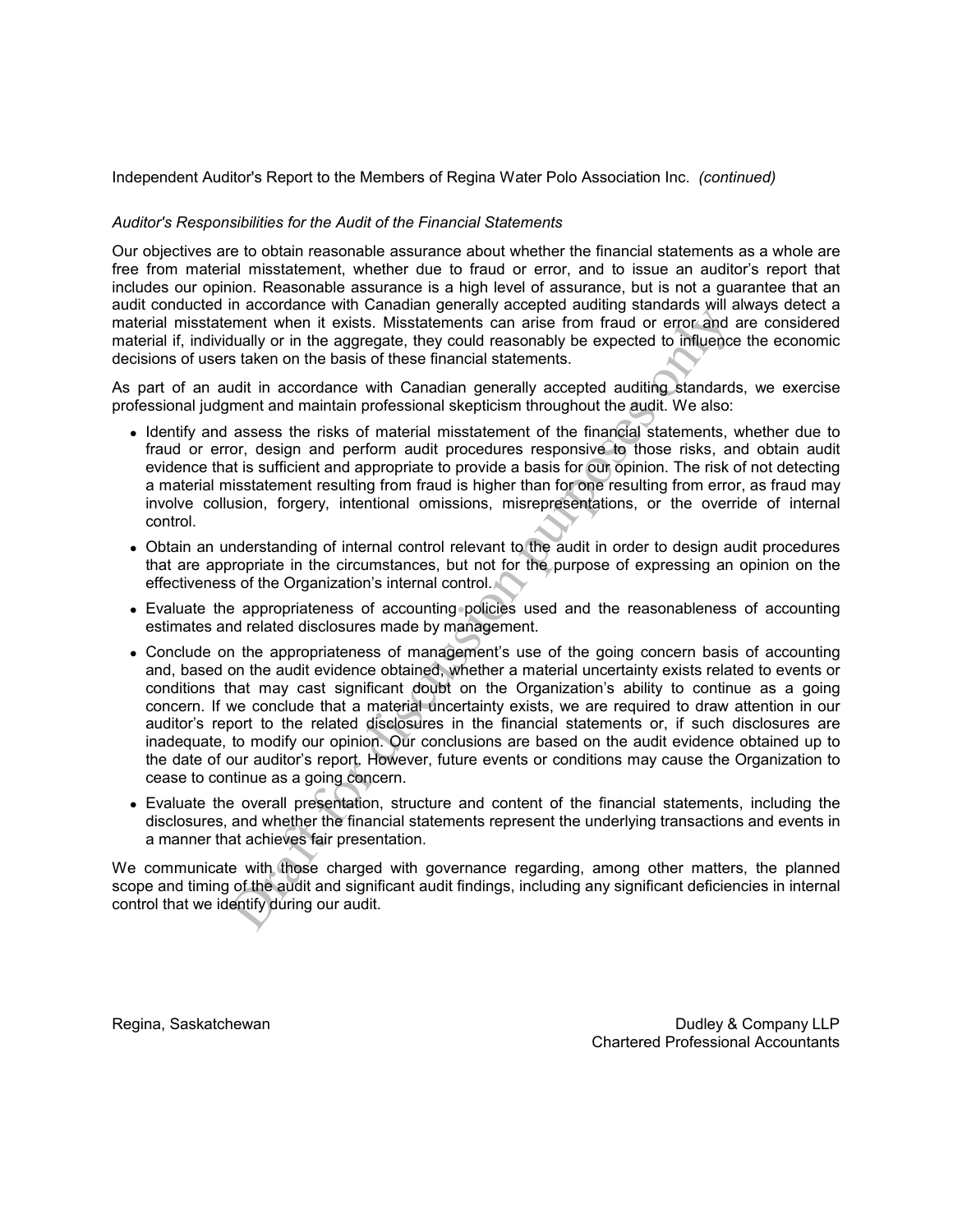## **REGINA WATER POLO ASSOCIATION INC. Statement of Financial Position August 31, 2020**

| 2020                          | 2019                            |
|-------------------------------|---------------------------------|
|                               |                                 |
| \$<br>111,199<br>2,000<br>519 | \$<br>121,642<br>2,000<br>2,084 |
| 113,718                       | \$<br>125,726                   |
|                               |                                 |
| 3,200<br>17,972               | \$<br>3,201<br>35,035<br>28,777 |
| 21,172                        | 67,013                          |
| 92,546                        | 58,713                          |
| 113,718                       | \$<br>125,726                   |
|                               |                                 |
|                               |                                 |

### **ON BEHALF OF THE BOARD**

\_\_\_\_\_\_\_\_\_\_\_\_\_\_\_\_\_\_\_\_\_\_\_\_\_\_\_\_\_ *Director* 

\_\_\_\_\_\_\_\_\_\_\_\_\_\_\_\_\_\_\_\_\_\_\_\_\_\_\_\_\_ *Director* 

See notes to financial statements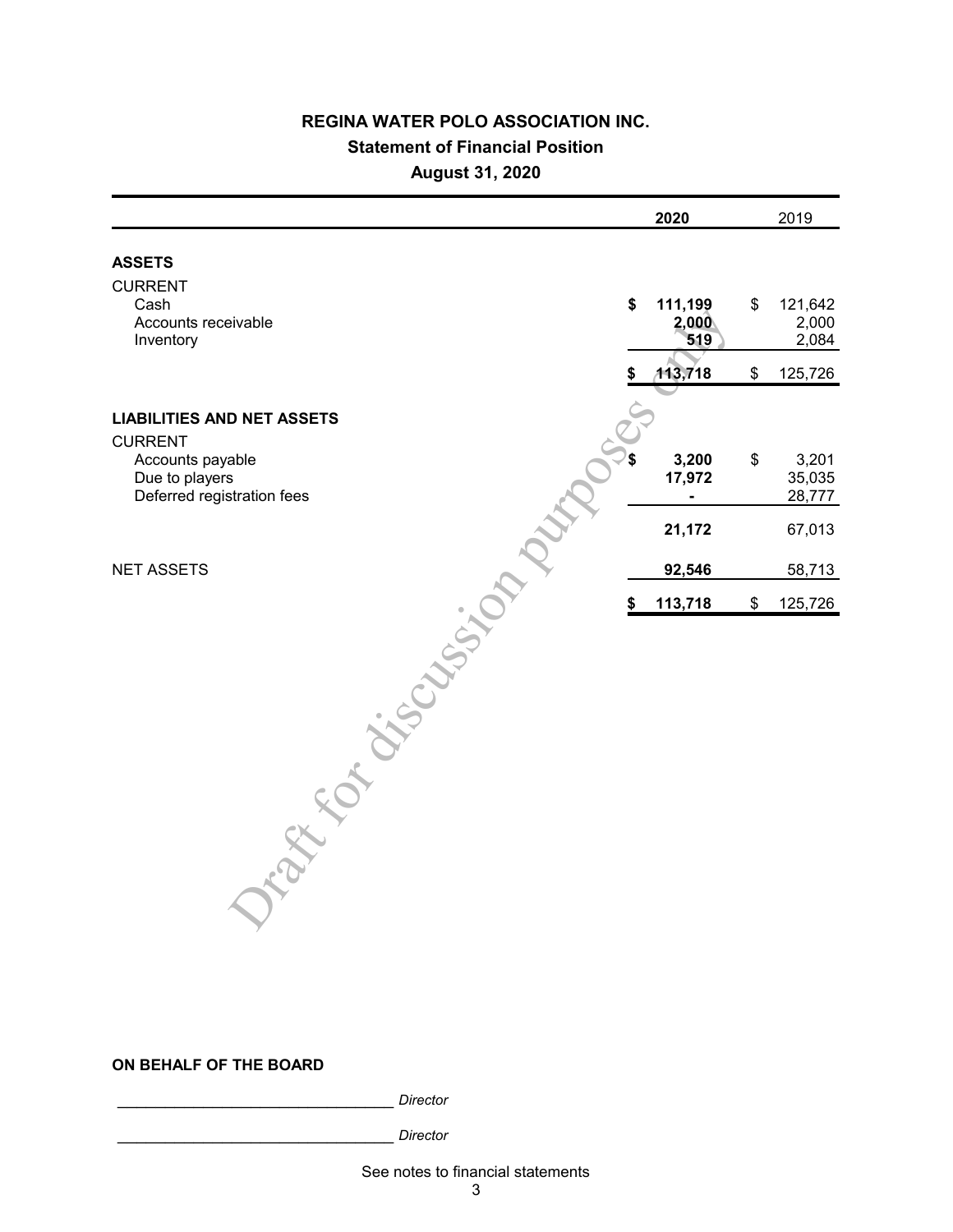## **REGINA WATER POLO ASSOCIATION INC. Statement of Revenues and Expenditures Year Ended August 31, 2020**

|                                                          | 2020         | 2019            |
|----------------------------------------------------------|--------------|-----------------|
|                                                          |              |                 |
| <b>REVENUES</b>                                          |              |                 |
| Fundraising revenue                                      | \$<br>48,222 | \$<br>56,852    |
| Grant revenue                                            | 10,164       | 8,453           |
| Other revenue                                            | 1,405        | 19,482          |
| <b>Registration fees</b>                                 | 29,526       | 34,702          |
| <b>Training fees</b>                                     | 123,606      | 90,872          |
| <b>Tournament fees</b>                                   | 14,520       | 26,445          |
| Player travel                                            | 2,025        | 3,960           |
|                                                          | 229,468      | 240,766         |
| <b>EXPENDITURES</b>                                      |              |                 |
| Administrative                                           | 7,617        | 9,821           |
| Coach salaries and development                           | 31,855       | 55,461          |
| Clinics and camps                                        | 240          | 1,610           |
| Club clothing                                            | 5,926        | 6,919           |
| Fundraising                                              | 34,318       | 53,146          |
| Facility rentals                                         | 41,749       | 54,402          |
| Membership and affiliation fees                          | 21,709       | 13,291          |
| Fee refunds                                              | 11,574       |                 |
| Officials fees and development                           |              | 360             |
| Small equipment and supplies                             | 2,106        | 1,040           |
| Tournaments expense                                      | 38,710       | 59,158          |
|                                                          | 195,804      | 255,208         |
| <b>EXCESS (DEFICIENCY) OF REVENUES OVER EXPENDITURES</b> |              |                 |
| <b>FROM OPERATIONS</b>                                   | 33,664       | (14, 442)       |
| <b>OTHER INCOME</b>                                      | 169          | 195             |
| <b>EXCESS (DEFICIENCY) OF REVENUES OVER EXPENDITURES</b> | 33,833       | \$<br>(14, 247) |
|                                                          |              |                 |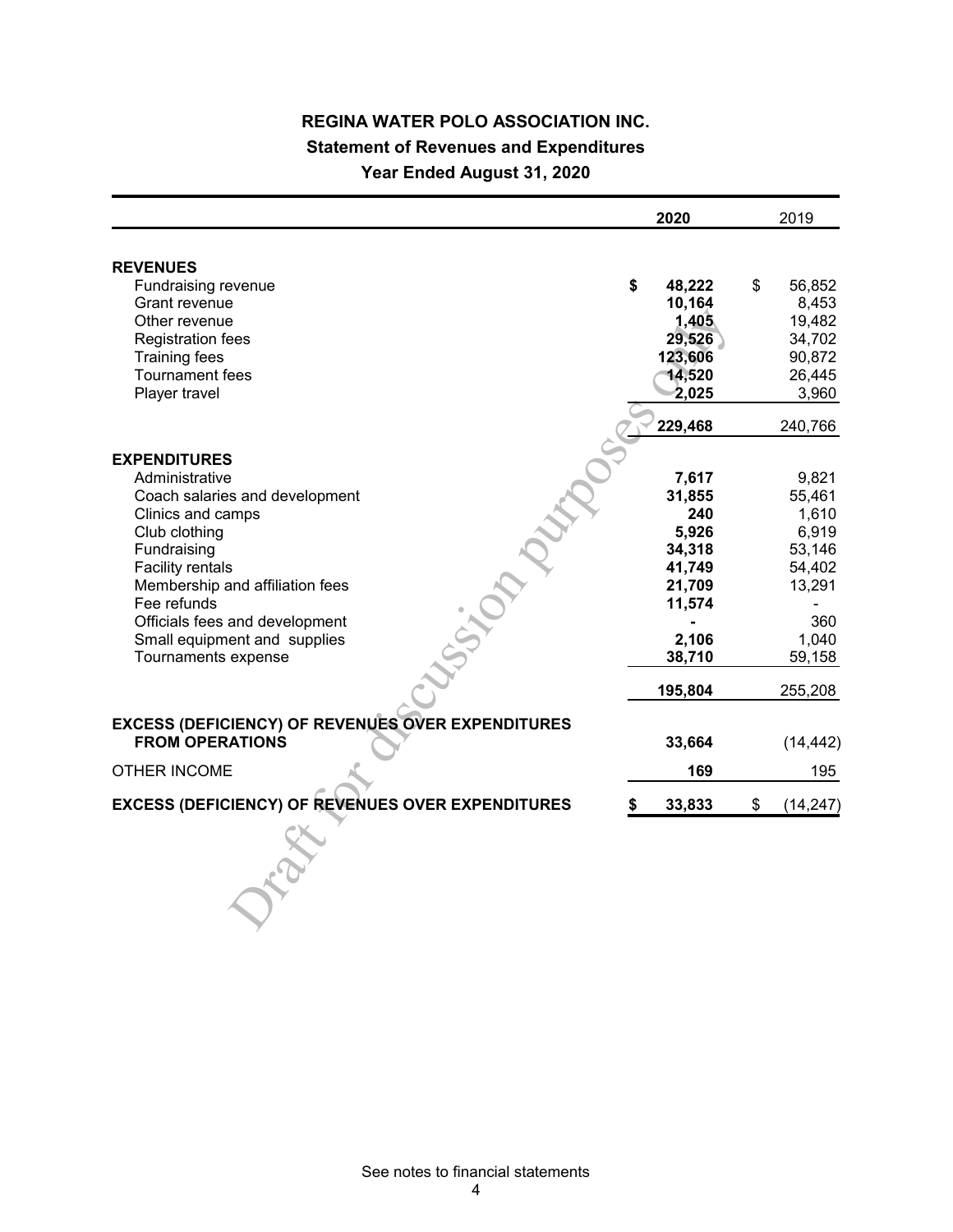## **REGINA WATER POLO ASSOCIATION INC. Statement of Changes in Net Assets Year Ended August 31, 2020**

|                                                                               | 2020                      | 2019                                 |
|-------------------------------------------------------------------------------|---------------------------|--------------------------------------|
| <b>NET ASSETS - BEGINNING OF YEAR</b><br>EXCESS OF REVENUES OVER EXPENDITURES | 58,713 \$<br>\$<br>33,833 | 72,960<br>(14, 247)                  |
| <b>NET ASSETS - END OF YEAR</b>                                               | \$<br>92,546              | $\boldsymbol{\mathsf{\$}}$<br>58,713 |
| Tap of Cristines of Maritime of                                               |                           |                                      |
|                                                                               |                           |                                      |
|                                                                               |                           |                                      |
|                                                                               |                           |                                      |
|                                                                               |                           |                                      |
|                                                                               |                           |                                      |
|                                                                               |                           |                                      |
|                                                                               |                           |                                      |
|                                                                               |                           |                                      |
|                                                                               |                           |                                      |
|                                                                               |                           |                                      |
|                                                                               |                           |                                      |
|                                                                               |                           |                                      |
|                                                                               |                           |                                      |
|                                                                               |                           |                                      |
|                                                                               |                           |                                      |
|                                                                               |                           |                                      |
|                                                                               |                           |                                      |
|                                                                               |                           |                                      |
|                                                                               |                           |                                      |
|                                                                               |                           |                                      |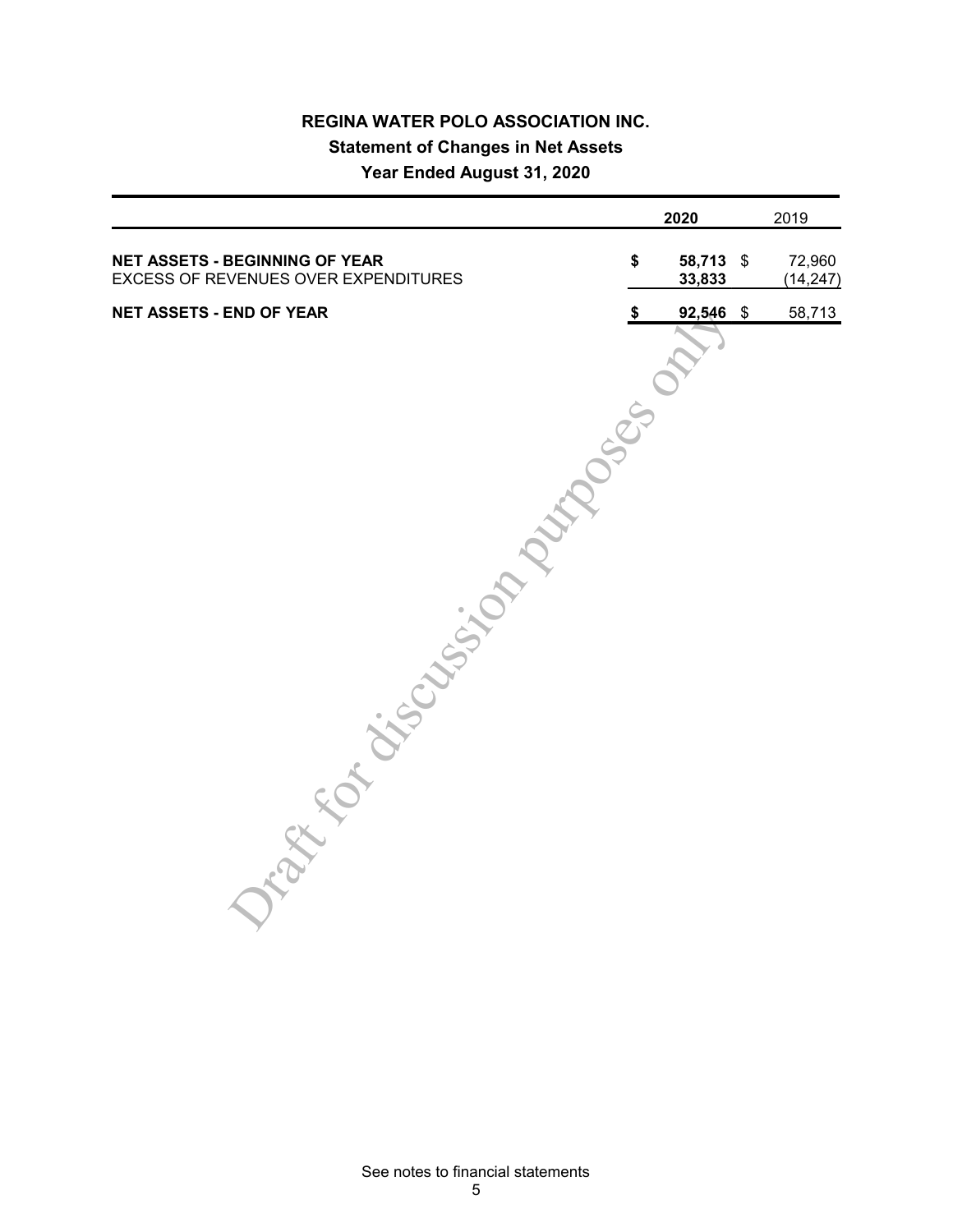## **REGINA WATER POLO ASSOCIATION INC. Statement of Cash Flows Year Ended August 31, 2020**

|                                                                                                                                                | 2020                               | 2019                               |
|------------------------------------------------------------------------------------------------------------------------------------------------|------------------------------------|------------------------------------|
| <b>CASH FLOWS FROM (FOR) OPERATING ACTIVITIES</b><br>Cash receipts from customers<br>Cash paid to suppliers and employees<br>Interest received | 200,691<br>\$<br>(211, 303)<br>169 | \$<br>277,887<br>(260, 699)<br>195 |
| INCREASE (DECREASE) IN CASH FLOW                                                                                                               | (10, 443)                          | 17,383                             |
| Cash - beginning of year                                                                                                                       | 121,642                            | 104,259                            |
| <b>CASH - END OF YEAR</b>                                                                                                                      | 111,199                            | \$<br>121,642                      |
| rapped of the control of the                                                                                                                   |                                    |                                    |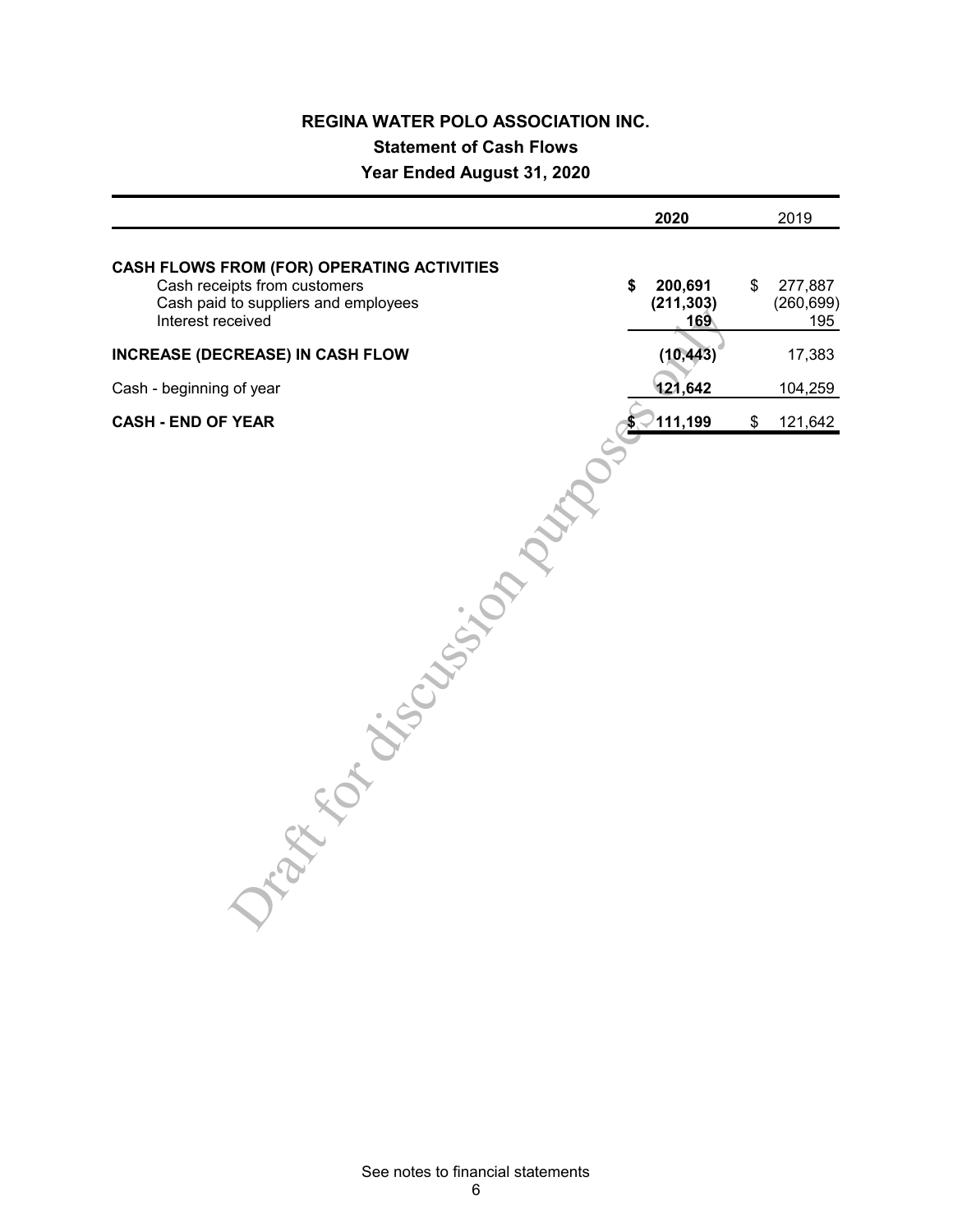## **REGINA WATER POLO ASSOCIATION INC. Notes to Financial Statements Year Ended August 31, 2020**

#### 1. PURPOSE OF THE ORGANIZATION

Regina Water Polo Association Inc. (the "organization") is a not-for-profit organization incorporated provincially under The Non-profit Corporations Act of Saskatchewan. Management has determined that they are exempt from payment of income tax under Section 149(1) of the Income Tax Act.

The organization operates to provide competitive and recreational Water Polo program for Regina area youth and adults.

#### 2. SUMMARY OF SIGNIFICANT ACCOUNTING POLICIES

The financial statements were prepared in accordance with Canadian accounting standards for notfor-profit organizations (ASNFPO).

#### Revenue recognition

Regina Water Polo Association Inc. follows the deferral method of accounting for contributions.

ration operates to provide competitive and recreational Water Polo-program<br>
adults.<br>
OF SIGNIFICANT ACCOUNTING POLICIES<br>
all statements were prepared in accordance with Canadian accounting statements<br>
all statements were p Restricted contributions are recognized as revenue in the year in which the related expenses are incurred. Unrestricted contributions are recognized as revenue when received or receivable if the amount to be received can be reasonably estimated and collection is reasonably assured. Registration fees, fundraising revenue, training fees, tournament revenue, and memberships are recognized as revenue when they are received.

The Association currently receives unrestricted grants from Water Polo Saskatchewan. The grant is recognized as revenue when received.

#### Cash and cash equivalents

Cash includes cash in chequing and savings accounts.

#### Inventory

Inventory is valued at the lower of cost and net realizable value with the cost being determined on a first-in, first-out basis.

#### Due to athletes

This balance represents an account that an athlete can build from participating in bingo and other fundraising activities to pay athlete expenses associated with attendance at competitive events and purchase of club clothing.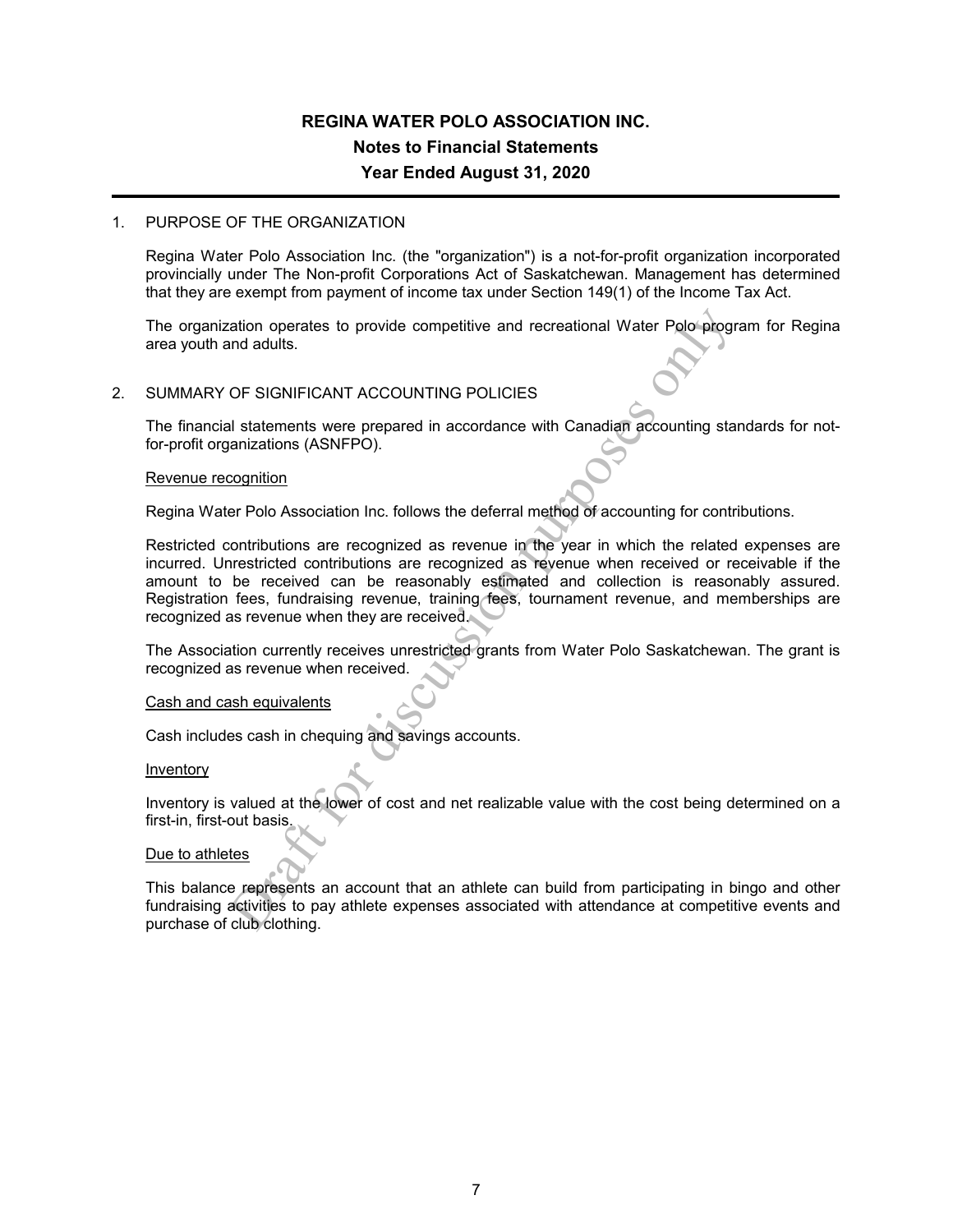## **REGINA WATER POLO ASSOCIATION INC. Notes to Financial Statements Year Ended August 31, 2020**

#### 3. FINANCIAL INSTRUMENTS

The organization is exposed to various risks through its financial instruments and has a comprehensive risk management framework to monitor, evaluate and manage these risks. The following analysis provides information about the organization's risk exposure and concentration as of August 31, 2020.

#### Credit risk

2020.<br>
Section the potential that a counter party will fail to perform its obtom is exposed to credit risk from customers. In order to reduce its of the restricted by fits existing customers' credit history before extendin Credit risk arises from the potential that a counter party will fail to perform its obligations. The organization is exposed to credit risk from customers. In order to reduce its credit risk, the organization reviews a new customer's credit history before extending credit and conducts regular reviews of its existing customers' credit performance. An allowance for doubtful accounts is established based upon factors surrounding the credit risk of specific accounts, historical trends and other information. The organization has a significant number of customers which minimizes concentration of credit risk.

#### Liquidity risk

Liquidity risk is the risk that an entity will encounter difficulty in meeting obligations associated with financial liabilities. The organization is exposed to this risk mainly in respect of its receipt of funds from its customers and other related sources, long-term debt, obligations under capital leases, contributions to the pension plan, and accounts payable.

Unless otherwise noted, it is management's opinion that the organization is not exposed to significant other price risks arising from these financial instruments. Based on management's opinion there has been no changes to the organization's risk assessment from the prior year.

#### 4. SIGNIFICANT EVENTS

Due to the COVID-19 global pandemic issued by the World Health Organization, the organization has had to alter its operations. This includes a reduction in the number of patrons allowed at games/practices, increased cleaning protocols and other additional requirements and restrictions. Management does not yet know the extent of the effect on the organization's overall operations.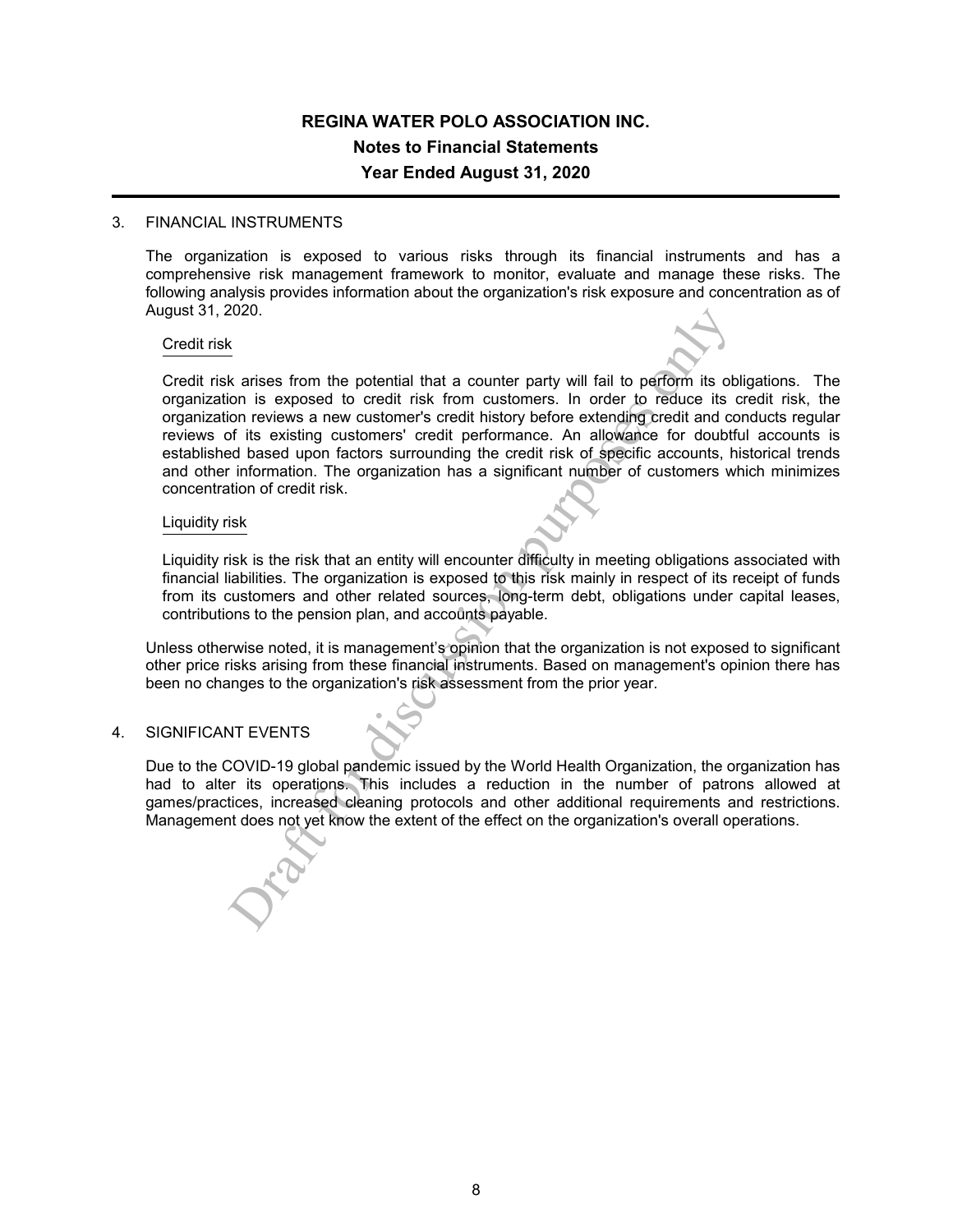## **REGINA WATER POLO ASSOCIATION INC.**

**2002 Laurier Crescent Regina, Saskatchewan S4V 0N9**

Dudley & Company LLP Suite 100 - 2255 13th Avenue Regina, Saskatchewan S4P 0V6

Dear Sir/Madam:

I am providing this letter in connection with your audit of the financial statements of **Regina Water Polo Association Inc.** as of August 31, 2020 and for the year then ended for the purpose of expressing an opinion as to whether the financial statements are presented fairly, in all material respects, in accordance with accounting standards for not for profit organizations.

I wish to inform you that, on today's date: \_\_\_\_\_\_\_\_\_\_\_\_\_\_\_\_\_\_\_\_\_\_\_\_\_\_\_, the financial statements have been approved by the Board of Directors, finance committee signed below.

Further, I represent that, to the best of my knowledge and belief, any events having occurred from the date of the financial statements until today requiring financial statement adjustment or disclosure have been adjusted or disclosed.

Yours truly,

Signed: \_\_\_\_\_\_\_\_\_\_\_\_\_\_\_\_\_\_\_\_\_\_\_\_\_\_\_

\_\_\_\_\_\_\_\_\_\_\_\_\_\_\_\_\_\_\_\_\_\_\_\_\_\_\_

 $\mathcal{L}_\text{max}$  , where  $\mathcal{L}_\text{max}$  , we have the set of  $\mathcal{L}_\text{max}$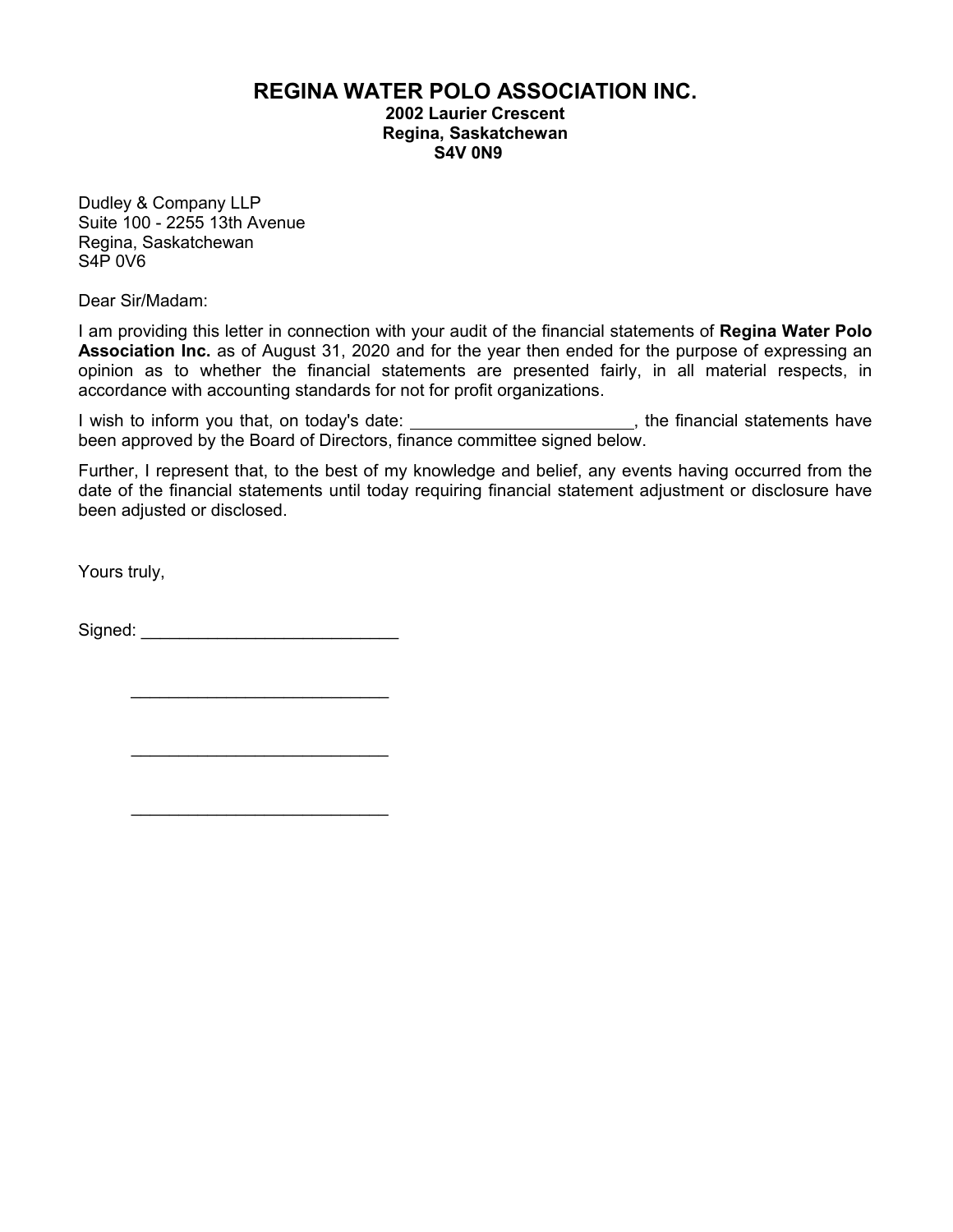## **REGINA WATER POLO ASSOCIATION INC.**

**2002 Laurier Crescent Regina, Saskatchewan S4V 0N9**

**Confidential** 

Dudley & Company LLP Suite 100 2255-13th Avenue Regina Saskatchewan S4P 0V6

Dear Sir / Madam:

This representation letter is provided in connection with your audit of the financial statements of Regina Water Polo Association Inc. for the year ended August 31, 2020, for the purpose of you expressing an opinion as to whether the financial statements are presented fairly, in all material respects, in accordance with Canadian accounting standards for not-for-profit organizations.

In making the representations outlined below, we took the time necessary to appropriately inform ourselves on the subject matter through inquiries of entity personnel with relevant knowledge and experience, and, where appropriate, by inspecting supporting documentation.

We confirm that (to the best of our knowledge and belief):

#### **1. Financial Statements**

We have fulfilled our responsibilities, as set out in the terms of the audit engagement dated October 20, 2020 for:

- a. Preparing and fairly presenting the financial statements in accordance with Canadian accounting standards for not-for-profit organizations;
- b. Providing you with:
	- i. Access to all information of which we are aware that is relevant to the preparation of the financial statements, such as:
		- A. Accounting records, supporting data and other relevant documentation,
		- B. Minutes of meetings (such as shareholders, board of directors and audit committees) or summaries of actions taken for which minutes have not yet been prepared, and
	- C. Information on any other matters, of which we are aware, that is relevant to the preparation of the financial statements;
	- ii. Additional information that you have requested from us for the purpose of the audit; and
	- iii. Unrestricted access to persons within the entity from whom you determine it necessary to obtain audit evidence.
- c. Ensuring that all transactions have been recorded in the accounting records and are reflected in the financial statements; and
- d. Designing and implementing such internal control as we determined is necessary to enable the preparation of financial statements that are free from material misstatement, whether due to fraud or error. We have also communicated to you any deficiencies in the design and implementation or the maintenance of internal control over financial reporting of which management is aware.

#### **2. Fraud and Non Compliance**

We have disclosed to you:

a. All of our knowledge in relation to actual, alleged or suspected fraud affecting the entity's financial statements involving: